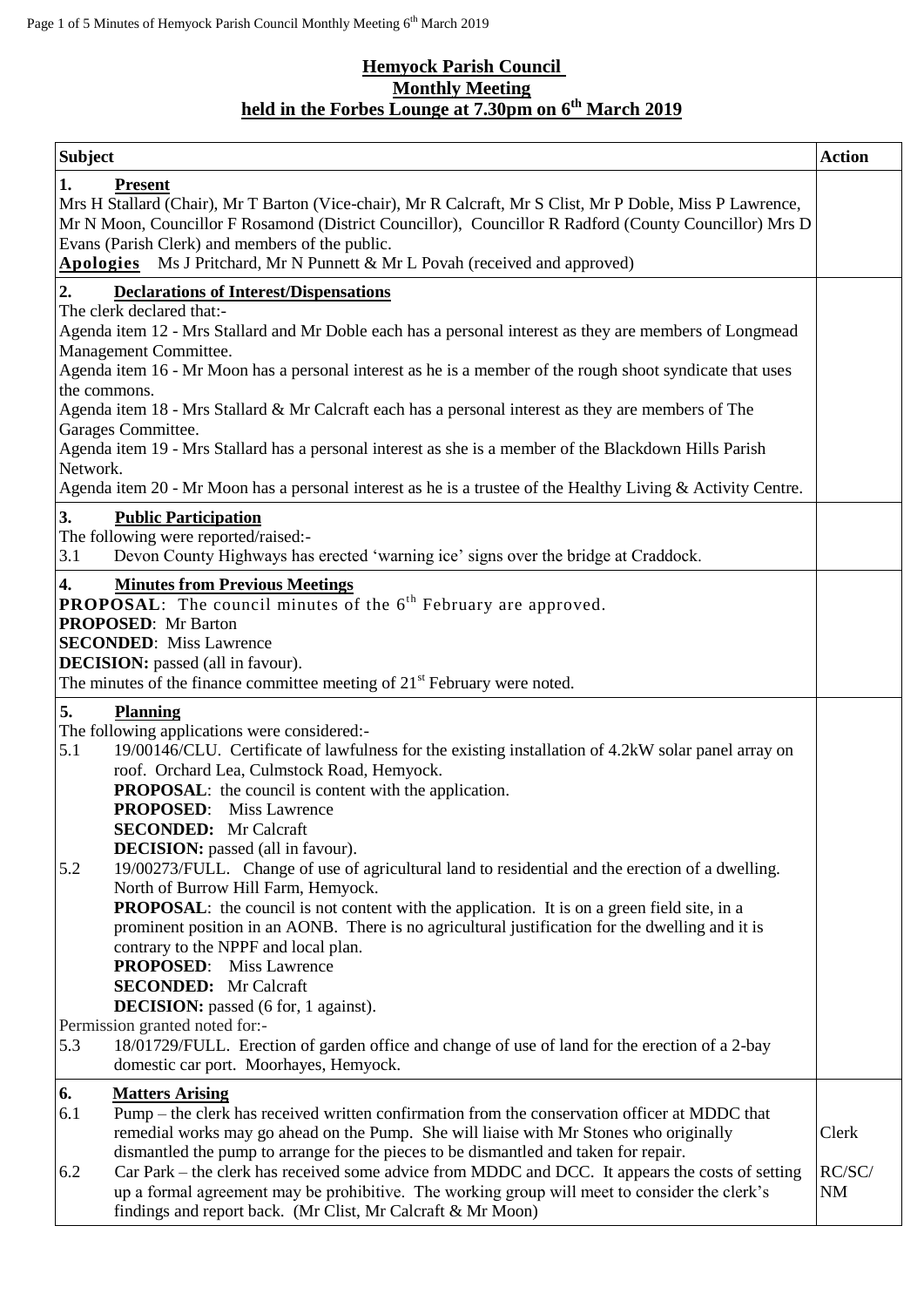| 6.3                                                                                                      | LP/RC/PL<br>Wire cages - The Store. Mr Calcraft, Mr Povah & Miss Lawrence will liaise over design and                                      |                                                                                        |                                                                                                                                                                                                              |           |
|----------------------------------------------------------------------------------------------------------|--------------------------------------------------------------------------------------------------------------------------------------------|----------------------------------------------------------------------------------------|--------------------------------------------------------------------------------------------------------------------------------------------------------------------------------------------------------------|-----------|
|                                                                                                          | location of wire cages for The Store.<br>Footbridge over River Culm (Millhayes) - clerk to chase DCC to establish when this bridge will be |                                                                                        |                                                                                                                                                                                                              | Clerk     |
| 6.4                                                                                                      | repaired.                                                                                                                                  |                                                                                        |                                                                                                                                                                                                              |           |
| 6.5                                                                                                      |                                                                                                                                            |                                                                                        | Play Area, Hollingarth – potential asset transfer from MDDC – nothing to report.                                                                                                                             |           |
| 6.6                                                                                                      |                                                                                                                                            |                                                                                        | Emergency plumber – clerk to make contact with several local plumbers to establish if they are                                                                                                               | Clerk     |
|                                                                                                          |                                                                                                                                            |                                                                                        | willing to deal with any potential emergencies that may arise at the public toilets.                                                                                                                         |           |
| 6.7                                                                                                      |                                                                                                                                            |                                                                                        | Salt bins – salt bins that need filling may be reported to Devon Highways in the same way as pot                                                                                                             |           |
|                                                                                                          | holes are reported.                                                                                                                        |                                                                                        |                                                                                                                                                                                                              | SC/LP     |
| 6.8                                                                                                      |                                                                                                                                            |                                                                                        | Pavement repairs (Castle Park) – Mr Povah has completed the work specification and will obtain<br>quotations. Mr Clist will provide clerk with contact details of a company that may wish to quote.          |           |
| 6.9                                                                                                      |                                                                                                                                            |                                                                                        | Fingerpost repairs – many thanks to Mr Calcraft for repairing the fingerpost sign at Leigh Cross.                                                                                                            |           |
| 7.                                                                                                       | <b>District Council Report</b>                                                                                                             |                                                                                        |                                                                                                                                                                                                              |           |
|                                                                                                          |                                                                                                                                            | Councillor Frank Rosamond reported:-                                                   |                                                                                                                                                                                                              |           |
|                                                                                                          |                                                                                                                                            |                                                                                        | The Brexit State of the District Debate was well attended. A scrutiny meeting with Connecting Devon $\&$                                                                                                     |           |
|                                                                                                          |                                                                                                                                            |                                                                                        | Somerset has been postponed. District & Parish Councillor nomination packs are now available. There was                                                                                                      |           |
|                                                                                                          |                                                                                                                                            |                                                                                        | poor attendance at the prospective district councillor events held in Tiverton, Cullompton and Crediton.                                                                                                     |           |
|                                                                                                          |                                                                                                                                            |                                                                                        | MDDC is looking at the viability of installing more electric car charging points. The local plan hearings have                                                                                               |           |
|                                                                                                          |                                                                                                                                            | concluded. The chief executive will speak at a CPRE seminar on 21 <sup>st</sup> March. |                                                                                                                                                                                                              |           |
|                                                                                                          |                                                                                                                                            |                                                                                        |                                                                                                                                                                                                              |           |
|                                                                                                          |                                                                                                                                            |                                                                                        | Comments made to Councillor Rosamond were:- may the parish request cleaning support from the new<br>Street Scene service? Are the housing figures quoted in the GESP in addition to those given in the local | <b>FR</b> |
|                                                                                                          |                                                                                                                                            |                                                                                        | plan? It was reported that some buildings have been erected in Leigh Woods, possibly without planning                                                                                                        |           |
|                                                                                                          |                                                                                                                                            |                                                                                        | permission. Clerk to report to enforcement and send copy to Councillor Rosamond. Rubbish and other                                                                                                           |           |
|                                                                                                          |                                                                                                                                            |                                                                                        | buildings were also reported north of the turbary for investigation by enforcement.                                                                                                                          | Clerk     |
| 8.                                                                                                       | <b>County Council Report</b>                                                                                                               |                                                                                        |                                                                                                                                                                                                              |           |
|                                                                                                          |                                                                                                                                            |                                                                                        | Councillor Ray Radford gave a brief summary and sent a report to be circulated after the meeting.                                                                                                            |           |
|                                                                                                          |                                                                                                                                            |                                                                                        | Devon County Council has agreed an increase in council tax of 1.99%, plus an additional 2% for Adult                                                                                                         |           |
|                                                                                                          |                                                                                                                                            |                                                                                        | Care. The budget has been reviewed and will stand at £493.85 million. Recycling rates are $54\%$ . DCC has                                                                                                   |           |
|                                                                                                          |                                                                                                                                            |                                                                                        | just opened the Brynsworthy Plant and thus black bags will no longer go to landfill. Scomis, under the                                                                                                       |           |
|                                                                                                          |                                                                                                                                            |                                                                                        | governance of Devon County, has distinguished itself nationally by winning commercial excellence and                                                                                                         |           |
| innovation awards while supporting 740 schools across 27 local authorities and at the same time creating |                                                                                                                                            |                                                                                        |                                                                                                                                                                                                              |           |
|                                                                                                          |                                                                                                                                            |                                                                                        | revenue for DCC. The apprenticeship scheme for the County Council is progressing well. 126 apprentices                                                                                                       |           |
|                                                                                                          |                                                                                                                                            |                                                                                        | are currently employed, 50 are existing staff undertaking apprenticeship qualifications. The Government has                                                                                                  |           |
|                                                                                                          |                                                                                                                                            |                                                                                        | given DCC an extra £18.74m towards highways, bridges and infrastructure. This funding will be allocated                                                                                                      |           |
| later in the month.                                                                                      |                                                                                                                                            |                                                                                        |                                                                                                                                                                                                              |           |
| 9.                                                                                                       | <b>Finance</b>                                                                                                                             |                                                                                        |                                                                                                                                                                                                              |           |
| 9.1<br><b>INCOME</b>                                                                                     |                                                                                                                                            | Income and expenditure and bank reconciliation                                         |                                                                                                                                                                                                              |           |
| 1.                                                                                                       | 650.00                                                                                                                                     | Redwood & Son                                                                          |                                                                                                                                                                                                              |           |
|                                                                                                          |                                                                                                                                            |                                                                                        |                                                                                                                                                                                                              |           |
| <b>EXPENDITURE</b>                                                                                       |                                                                                                                                            |                                                                                        |                                                                                                                                                                                                              |           |
| 1.                                                                                                       | 165.66                                                                                                                                     | Came & Company                                                                         | Insurance, additional premium                                                                                                                                                                                |           |
| 2.<br>$\overline{3}$ .                                                                                   | 124.00<br>120.00                                                                                                                           | N Punnett<br>K Amor                                                                    | Reimbursement of newsletter costs                                                                                                                                                                            |           |
| 4.                                                                                                       | 16.81                                                                                                                                      | R Calcraft                                                                             | Cleaning, public conveniences<br>Reimbursement of finger post repair costs                                                                                                                                   |           |
| 5.                                                                                                       | 451.80                                                                                                                                     | Argos Fire Protection Ltd                                                              | Connection of fire shutter, BHLAC                                                                                                                                                                            |           |
| 6.                                                                                                       | 6.20                                                                                                                                       | Hemyock Parish Hall                                                                    | Room hire                                                                                                                                                                                                    |           |
| 7.                                                                                                       | 802.24                                                                                                                                     | D Evans                                                                                | Wages and expenses                                                                                                                                                                                           |           |
| 8.                                                                                                       | 211.90                                                                                                                                     | Mr I Pike                                                                              | Village maintenance & cemetery maintenance                                                                                                                                                                   |           |
| 9.                                                                                                       |                                                                                                                                            | <b>Chiltern Sports</b>                                                                 | Tennis court resurface (106 money grant claimed)                                                                                                                                                             |           |
|                                                                                                          | 23,170.80                                                                                                                                  | Contractors                                                                            |                                                                                                                                                                                                              |           |
| 10.                                                                                                      | 36.50                                                                                                                                      | Hemyock Parish Hall                                                                    | Room hire                                                                                                                                                                                                    |           |
| 11.                                                                                                      | 720.00                                                                                                                                     | <b>Fine Memorials</b>                                                                  | Health & Safety works at cemetery                                                                                                                                                                            |           |
|                                                                                                          |                                                                                                                                            |                                                                                        |                                                                                                                                                                                                              |           |
| <b>BANK RECONCILIATION</b>                                                                               |                                                                                                                                            |                                                                                        |                                                                                                                                                                                                              |           |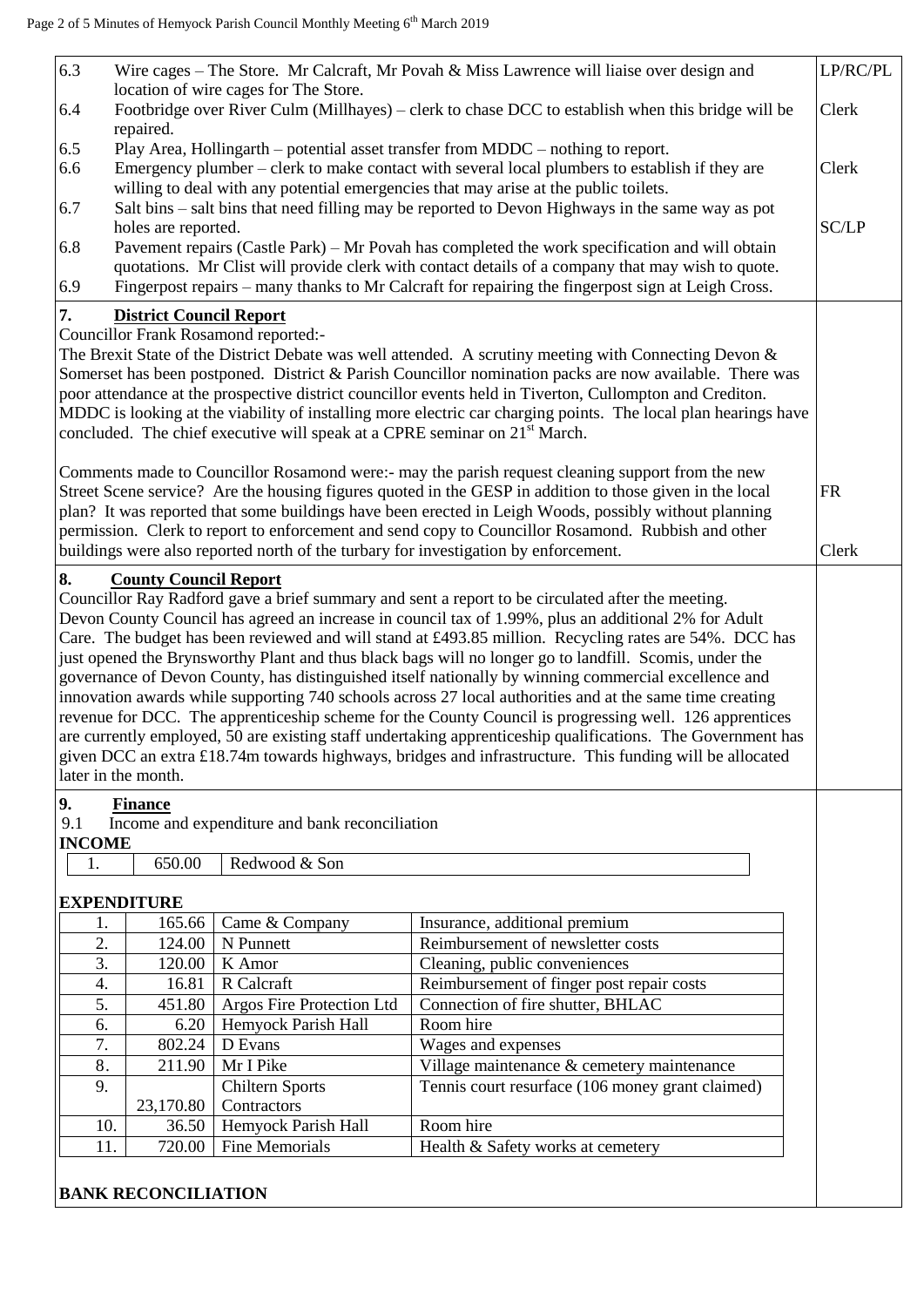| HSBC Community a/c                                                                                                                                                                                                                                                                                                                                                                                                                                                                                                                                    | 18,976.41  |                                                                                                                                                                                                                                                                                                                                                                                                                                                                                                              |                    |
|-------------------------------------------------------------------------------------------------------------------------------------------------------------------------------------------------------------------------------------------------------------------------------------------------------------------------------------------------------------------------------------------------------------------------------------------------------------------------------------------------------------------------------------------------------|------------|--------------------------------------------------------------------------------------------------------------------------------------------------------------------------------------------------------------------------------------------------------------------------------------------------------------------------------------------------------------------------------------------------------------------------------------------------------------------------------------------------------------|--------------------|
| <b>HSBC</b> Deposit                                                                                                                                                                                                                                                                                                                                                                                                                                                                                                                                   | 75,141.52  |                                                                                                                                                                                                                                                                                                                                                                                                                                                                                                              |                    |
| HSBC <sub>P3</sub>                                                                                                                                                                                                                                                                                                                                                                                                                                                                                                                                    | 0.04       |                                                                                                                                                                                                                                                                                                                                                                                                                                                                                                              |                    |
| <b>HSBC</b> Longmead                                                                                                                                                                                                                                                                                                                                                                                                                                                                                                                                  | 1.27       |                                                                                                                                                                                                                                                                                                                                                                                                                                                                                                              |                    |
| Unity Trust Bank current                                                                                                                                                                                                                                                                                                                                                                                                                                                                                                                              | 100.00     |                                                                                                                                                                                                                                                                                                                                                                                                                                                                                                              |                    |
| Unity Trust Bank deposit                                                                                                                                                                                                                                                                                                                                                                                                                                                                                                                              | 21,808.32  |                                                                                                                                                                                                                                                                                                                                                                                                                                                                                                              |                    |
| <b>Unity Trust Bank GF</b>                                                                                                                                                                                                                                                                                                                                                                                                                                                                                                                            | 706.72     |                                                                                                                                                                                                                                                                                                                                                                                                                                                                                                              |                    |
| <b>Unity Trust Bank P3</b>                                                                                                                                                                                                                                                                                                                                                                                                                                                                                                                            | 1677.84    |                                                                                                                                                                                                                                                                                                                                                                                                                                                                                                              |                    |
| Nationwide Bond                                                                                                                                                                                                                                                                                                                                                                                                                                                                                                                                       | 85,491.74  |                                                                                                                                                                                                                                                                                                                                                                                                                                                                                                              |                    |
| <b>United Trust Bank</b>                                                                                                                                                                                                                                                                                                                                                                                                                                                                                                                              | 75,900.00  |                                                                                                                                                                                                                                                                                                                                                                                                                                                                                                              |                    |
| <b>Total</b>                                                                                                                                                                                                                                                                                                                                                                                                                                                                                                                                          | 279,803.86 |                                                                                                                                                                                                                                                                                                                                                                                                                                                                                                              |                    |
| <b>PROPOSED:</b><br><b>Miss Lawrence</b><br><b>SECONDED:</b> Mr Barton<br><b>DECISION:</b> passed (all in favour).                                                                                                                                                                                                                                                                                                                                                                                                                                    |            | <b>PROPOSAL:</b> that the income is agreed and the above cheques/payments are paid/agreed.                                                                                                                                                                                                                                                                                                                                                                                                                   |                    |
| 9.2<br>Finance committee recommendations<br>9.2.1<br>the pc makes a claim from the 106 general fund for £905 to cover benches, small tools and<br>bulb planting at Longmead Environmental Area.<br>9.2.2<br>a donation of £100 is made to Devon Mobility.<br>9.2.3<br>the pc reinvests the proceeds of a 1-year bond with Nationwide in a 1-year bond with<br>Skipton Building Society.<br>the clerk's salary increases in line with new National Joint Council for Local Government<br>9.2.4<br>Services pay scales from 1 <sup>st</sup> April 2019. |            |                                                                                                                                                                                                                                                                                                                                                                                                                                                                                                              |                    |
| <b>PROPOSAL:</b> the above 4 proposals are agreed.<br><b>Miss Lawrence</b><br><b>PROPOSED:</b><br><b>SECONDED:</b> Mr Calcraft<br><b>DECISION</b> : passed (all in favour).<br>10.<br><b>Clerk Update</b><br>The clerk reported that:-<br>10.1<br>10.2                                                                                                                                                                                                                                                                                                |            | Community Speed Watch is being relaunched by the police. More information to follow.<br>The chapter 8-trained lengthsman in Clayhidon is available for work if required.                                                                                                                                                                                                                                                                                                                                     |                    |
| 11.<br><b>Annual Parish Meeting</b><br>Friday 29 <sup>th</sup> March at 7.30pm.<br>The following suggestions were made:-<br>up-to-date information.                                                                                                                                                                                                                                                                                                                                                                                                   |            | The usual format to be adopted: speakers, club representatives and information pack, cheese and wine.<br>Possible speakers suggested :- Trish Slater, Longmead Environmental Area; Hemyock Tennis Club; Tim<br>Youngs, AONB; Steven Wolford, Chief Executive, MDDC; Culm Valley YFC. Clerk to write to clubs for                                                                                                                                                                                             | Clerk              |
| 12.<br><b>Longmead</b><br>12.1<br>Mr Povah has received 2 quotations for the bridge abutment works at Longmead. However, a<br>problem has arisen with chemicals used to treat the timber intended to be used to repair the bridge. It<br>has not been approved under new legislation concerning the use of treated timber near water courses.<br>Clerk to liaise with Mr Povah to discuss the best way forward.                                                                                                                                       |            |                                                                                                                                                                                                                                                                                                                                                                                                                                                                                                              | Clerk<br><b>SC</b> |
| 12.2<br>Devon County Highways neighbourhood officer, for advice.<br>12.3<br>MUGA as it is well-used and becoming very muddy.<br>12.4<br>services contractor to maintain the shrub beds.                                                                                                                                                                                                                                                                                                                                                               |            | Trim Trail - Longmead Management Committee is obtaining quotations from various companies for<br>different surfaces and finishes to replace the existing trim trail. Mr Clist to liaise with Phil Morgan,<br>Overflow car park – the committee is also looking at resurfacing the grass area adjacent to the<br>Longmead Management Group has recommended that the pc continues to use the existing garden<br><b>PROPOSAL:</b> the existing garden services contractor is used to maintain the shrub beds as |                    |
| recommended by LMG.                                                                                                                                                                                                                                                                                                                                                                                                                                                                                                                                   |            |                                                                                                                                                                                                                                                                                                                                                                                                                                                                                                              |                    |

**PROPOSED**: Mr Clist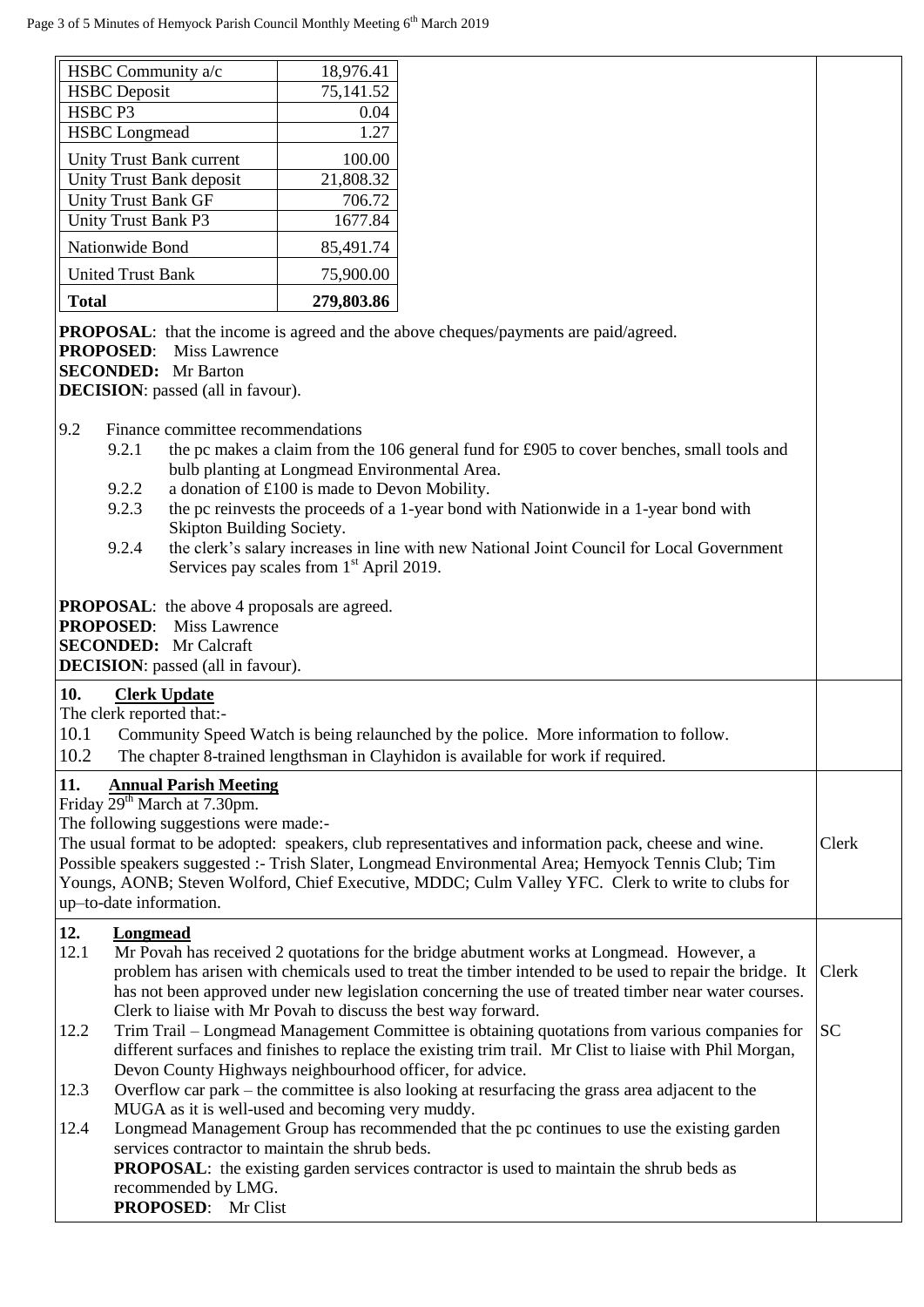| <b>SECONDED:</b> Mr Calcraft<br><b>DECISION</b> : passed (all in favour)                                                                                                                                                                                                                                                                                                                                                                                           |             |
|--------------------------------------------------------------------------------------------------------------------------------------------------------------------------------------------------------------------------------------------------------------------------------------------------------------------------------------------------------------------------------------------------------------------------------------------------------------------|-------------|
| 13.<br><b>Highways</b><br>13.1<br>Station Road pavements – a site survey will take place before plans are drawn up. The relevant<br>homeowners are being kept informed of the progress.<br>Road Warden – Mr Clist has offered to be the parish council road warden.<br>13.2                                                                                                                                                                                        |             |
| 14.<br><b>Cemetery</b><br>Nothing to report.                                                                                                                                                                                                                                                                                                                                                                                                                       |             |
| 15.<br><b>Footpaths</b><br>Mrs Stallard will purchase 3 shrubs to plant in the grass area next to the bridge opposite the castle.                                                                                                                                                                                                                                                                                                                                  |             |
| 16.<br><b>Commons Management Group</b><br>Nothing to report.                                                                                                                                                                                                                                                                                                                                                                                                       |             |
| 17.<br><b>Village Maintenance</b><br>Ash trees in brook need cutting back.                                                                                                                                                                                                                                                                                                                                                                                         |             |
| 18.<br><b>Public Conveniences</b><br>Clerk to contact Graham Webb (plumber) to enquire about setting up a contingency plan for emergencies and<br>also to look at reviewing the existing stopcock arrangements.                                                                                                                                                                                                                                                    |             |
| 18.<br><b>Garages Youth Project</b><br>New members have signed up to the committee to enable the youth club to continue.                                                                                                                                                                                                                                                                                                                                           |             |
| 19.<br><b>Blackdown Hills Parish Network</b><br>Will appoint representatives to the AONB after the elections.                                                                                                                                                                                                                                                                                                                                                      |             |
| 20.<br><b>Blackdown Healthy Living &amp; Activities Centre</b><br>Miss Lawrence, Mr Povah, Mr Doble and Mr Moon will represent the pc on a working group to review the<br>heating system at BHLAC.                                                                                                                                                                                                                                                                 |             |
| 21.<br><b>Asset Management</b><br>Public Toilets – Mr Barton and Mr Calcraft will consider if rehanging the door to the cupboard in the toilets<br>will create sufficient space for cleaning equipment and supplies.                                                                                                                                                                                                                                               | TB/RC       |
| 22.<br>Correspondence<br>22.1<br>Parking, Church Rooms/Castle Hill - the council considered a response from parishioners reference<br>parking, hedges and road markings on Castle Hill. The pc understands their concern and is<br>considering looking at other possible measures. In the meantime it hopes the hedge is trimmed back<br>as much as possible. Mr Clist will liaise with the Devon County Highways neighbourhood officer<br>about possible options. | <b>SC</b>   |
| Church Rooms email reference planning permission for additional parking.<br>22.2<br><b>PROPOSAL:</b> The pc does not wish to get involved in any planning application for the Church<br>Rooms.                                                                                                                                                                                                                                                                     |             |
| <b>PROPOSED:</b> Mr Doble<br><b>SECONDED:</b> Mr Barton<br><b>DECISION:</b> passed (all in favour)<br>22.3<br>Thank you letter noted from Healthy Living & Activities Centre.                                                                                                                                                                                                                                                                                      |             |
| 23.<br><b>Items raised by Chairman</b><br>23.1<br>Parish Store - the chair suggested that electricity be installed at the Parish Store. Miss Lawrence and                                                                                                                                                                                                                                                                                                          | PL/RC       |
| Mr Calcraft will liaise with electrician Chris Hearn to establish what is required.                                                                                                                                                                                                                                                                                                                                                                                |             |
| 24.<br><b>Items raised by Councillors</b><br>24.1<br>Shutlake - Station Road is flooding. Clerk to contact at SW Water.<br>24.2<br>Thanks to be sent to Mr Punnett & Ms Prichard for their excellent work on the parish council. Miss<br>Lawrence to create certificates.                                                                                                                                                                                          | Clerk<br>PL |
| 24.3<br>Shuttleton – road is flooding. Mr Clist to liaise with Highways neighbourhood officer.                                                                                                                                                                                                                                                                                                                                                                     | <b>SC</b>   |
| 25.<br><b>Public Participation</b><br>Nothing to report.                                                                                                                                                                                                                                                                                                                                                                                                           |             |
| 26.<br>$\underline{\mathbf{PR}}$                                                                                                                                                                                                                                                                                                                                                                                                                                   |             |